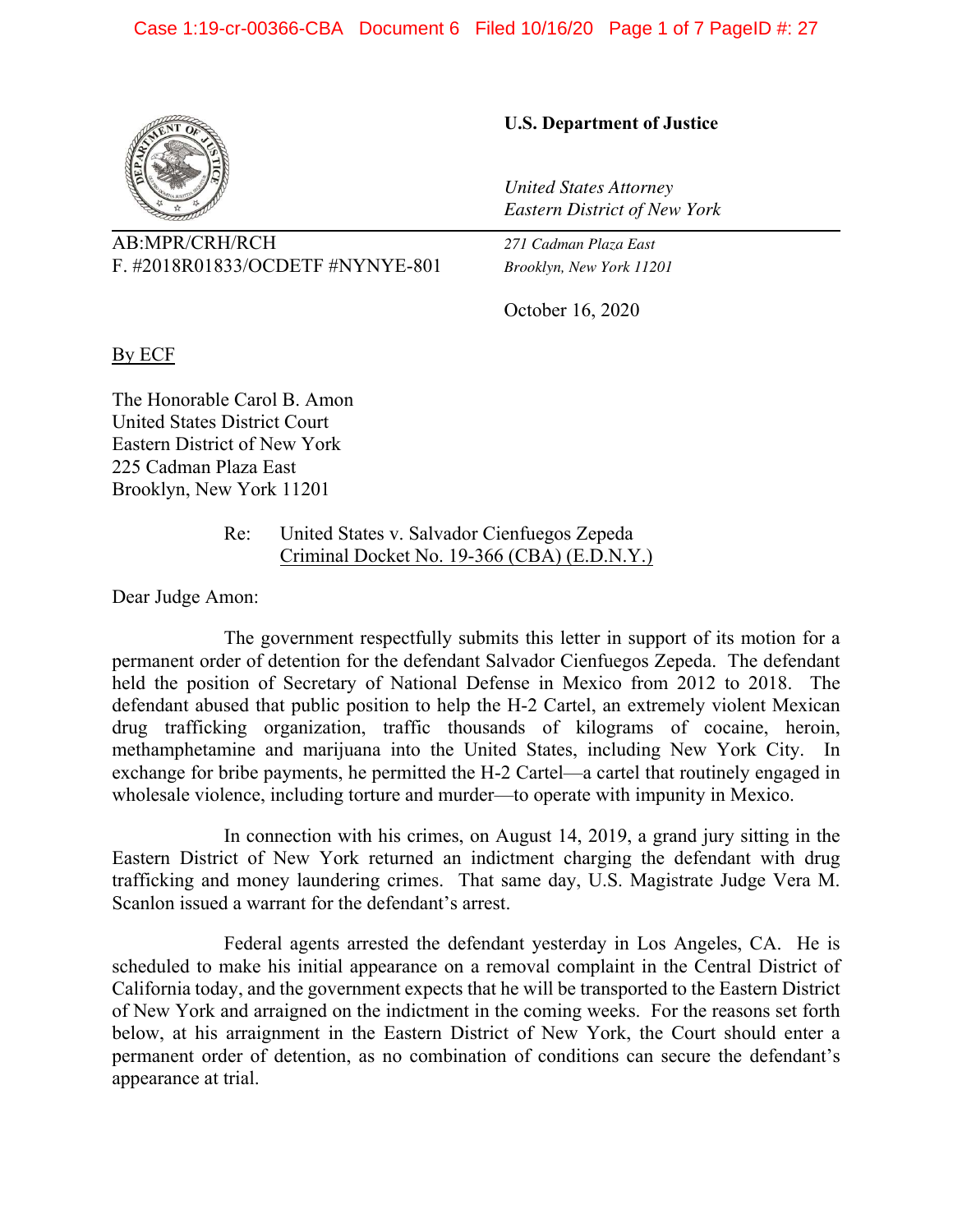# I. Procedural and Factual Background

# A. Overview

Between 2012 and 2018, the defendant was the Secretary of National Defense for Mexico, responsible for managing the Mexican Army and the Mexican Air Force and reported directly to the Mexican President. While holding public office in Mexico, the defendant used his official position to assist the H-2 Cartel, a notorious Mexican drug cartel, in exchange for bribes.

# B. Background on the H-2 Cartel

The H-2 Cartel is a violent Mexican drug trafficking organization that was previously led by Juan Francisco Patron Sanchez, also known as "H-2," and based in Nayarit and Sinaloa, Mexico. During the relevant time period, the H-2 Cartel had numerous distribution cells in the United States, including in Los Angeles, Las Vegas, Ohio, Minnesota, North Carolina and New York, through which it distributed thousands of kilograms of heroin, cocaine, methamphetamine and marijuana and earned millions of dollars in illegal proceeds. In Mexico, the H-2 Cartel trafficked in hundreds of lethal firearms and committed countless acts of horrific violence, including torture and murder, in order to protect against challenges from rival drug trafficking organizations, fight for territory and silence those who would cooperate with law enforcement. The H-2 Cartel has transported drug shipments to and collected drug proceeds from New York City, including areas in Brooklyn.

The H-2 Cartel has used corruption of public officials, including bribes to the defendant while he was a high-ranking Mexican official, as a means and method of achieving the goals of its drug trafficking enterprise. In exchange for bribes of other Mexican government officials, the H-2 Cartel ensured the arrest and torture of rival drug traffickers by Mexican law enforcement officials, the release of members of the H-2 Cartel from prison, and the ability to engage in wholesale drug trafficking, firearms trafficking and violence, including dozens of murders, without interference by Mexican law enforcement officials.

# C. The Defendant's Criminal Conduct

Evidence obtained by law enforcement officials, including the interception of thousands of Blackberry Messenger communications, has revealed that, while he was the Secretary of National Defense in Mexico, the defendant, in exchange for bribe payments, assisted the H-2 Cartel in numerous ways, including by: (i) ensuring that military operations were not conducted against the H-2 Cartel; (ii) initiating military operations against its rival drug trafficking organizations; (iii) locating maritime transportation for drug shipments; (iv) acting to expand the territory controlled by the H-2 Cartel to Mazatlán and the rest of Sinaloa; (v) introducing senior leaders of the H-2 Cartel to other corrupt Mexican government officials willing to assist in exchange for bribes; and (vi) warning the H-2 Cartel about the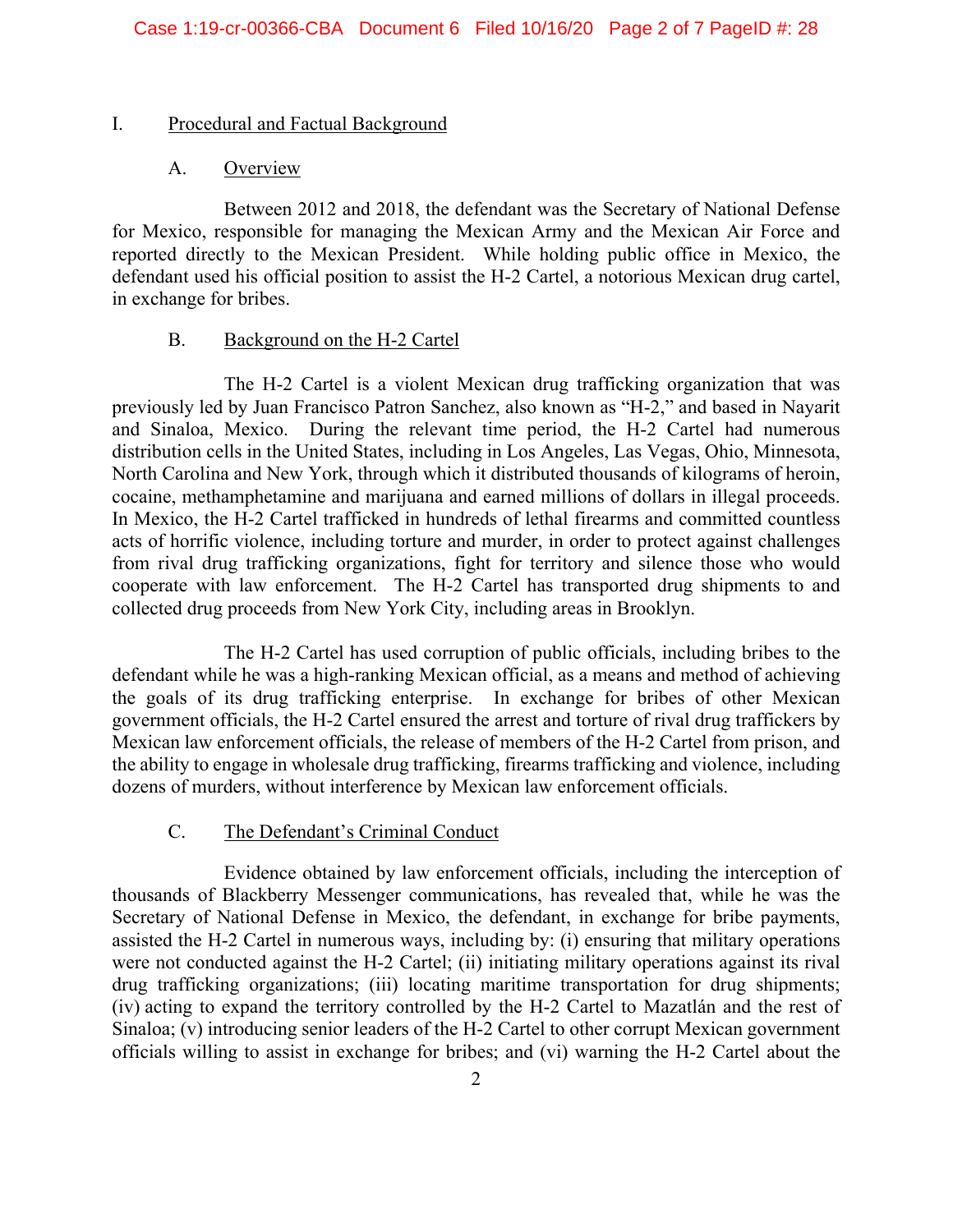#### Case 1:19-cr-00366-CBA Document 6 Filed 10/16/20 Page 3 of 7 PageID #: 29

ongoing U.S. law enforcement investigation into the H-2 Cartel and its use of cooperating witnesses and informants—which ultimately resulted in the murder of a member of the H-2 Cartel that the H-2 Cartel senior leadership incorrectly believed was assisting U.S. law enforcement authorities.

Among the many communications captured during the course of this investigation are numerous direct communications between the defendant and a senior leader of the H-2 Cartel, including communications in which the defendant discussed his historical assistance to another drug trafficking organization, as well as communications in which the defendant is identified by name, title and photograph as the Mexican government official assisting the H-2 Cartel. Due in part to the defendant's corrupt assistance, the H-2 Cartel conducted its criminal activity in Mexico without significant interference from the Mexican military and imported thousands of kilograms of cocaine, heroin, methamphetamine, and marijuana into the United States.

These thousands of intercepted communications amongst the members of the H-2 Cartel are corroborated by numerous drug seizures of hundreds of kilograms of cocaine, heroin and methamphetamine, as well as the seizure of hundreds of thousands of dollars in drug proceeds in the United States. In addition, witnesses have provided a wealth of information to the government about the operations of the H-2 Cartel, its regular employment of violence to further its drug trafficking, its use of bribery to ensure government protection, as well as the assistance of the defendant to the H-2 Cartel and other drug trafficking organizations.

As noted above, on August 14, 2019, a grand jury in the Eastern District of New York returned an indictment charging the defendant with: (i) participating in an international heroin, cocaine, methamphetamine and marijuana distribution conspiracy, in violation of Title 21, United States Code, Sections 963, 960(b)(1)(A), 960(b)(1)(B)(ii), 960(b)(1)(G),  $960(b)(1)(H)$  and  $959(d)$ ; (ii) participating in a heroin, cocaine, methamphetamine and marijuana importation conspiracy, in violation of Title 21, United States Code, Sections 963, 960(b)(1)(A), 960(b)(1)(B)(ii), 960(b)(1)(G) and 960(b)(1)(H); (iii) participating in a heroin, cocaine, methamphetamine and marijuana distribution conspiracy, in violation of Title 21, United States Code, Sections 846, 841(b)(1)(A)(i), 841(b)(1)(A)(ii)(II), 841(b)(1)(A)(vii) and  $841(b)(1)(A)(viii)$ ; and (iv) participating in a conspiracy to launder narcotics proceeds, in violation of Title 18, United States Code, Section 1956(h). Federal agents arrested the defendant yesterday in Los Angeles, CA.

# II. The Court Should Enter a Permanent Order of Detention

A. Legal Standard

Under the Bail Reform Act, 18 U.S.C. § 3142 et seq., in cases where a defendant is charged with "an offense for which a maximum term of imprisonment of ten years or more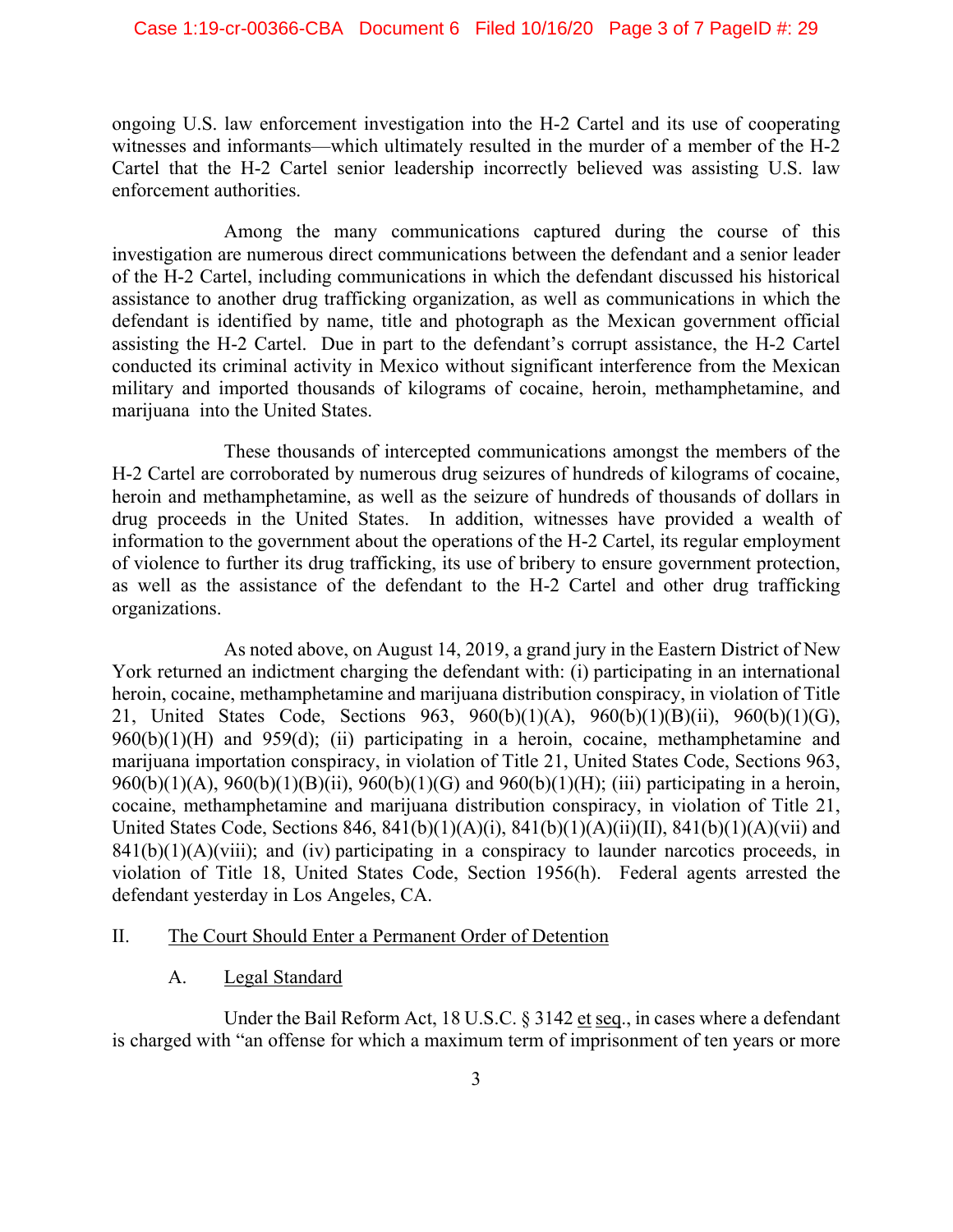is prescribed in the Controlled Substances Act," a court must presume, "subject to rebuttal by the person," that "no condition or combination of conditions will reasonably assure the appearance of the person as required and the safety of the community," if the court finds probable cause to believe that the person committed such offense. 18 U.S.C.  $\S 3142(e)(3)(A)$ . Regardless of whether the presumption applies, such probable cause may be established by an indictment, such that there is no need for an independent judicial probable cause determination. See United States v. Contreras, 776 F.2d 51, 54-55 (2d Cir. 1985).

If a presumption of detention is applicable, the defendant bears the burden of rebutting that presumption by coming forward with evidence "that he does not pose a danger to the community or risk of flight." United States v. Mercedes, 254 F.3d 433, 436 (2d Cir. 2001) (citation omitted). In any event, the government must ultimately persuade the court by a preponderance of the evidence that the defendant is a flight risk. See United States v. Jackson, 823 F.2d 4, 5 (2d Cir. 1987); United States v. Chimurenga, 760 F.2d 400, 405 (2d Cir. 1985). Detention based on danger to the community must "be supported by clear and convincing evidence." 18 U.S.C. § 3142(f).

The Bail Reform Act lists four factors to be considered in the detention analysis whether for risk of flight or dangerousness: (1) the nature and circumstances of the offense charged; (2) the history and characteristics of the defendant; (3) the seriousness of the danger posed by the defendant's release; and (4) the evidence of the defendant's guilt. See id. § 3142(g). At a detention hearing, the government may proceed by proffer, United States v. Ferranti, 66 F.3d 540, 541 (2d Cir. 1995); United States v. Martir, 782 F.2d 1141, 1145 (2d Cir. 1986). As the Second Circuit has explained:

> [I]n the pre-trial context, few detention hearings involve live testimony or cross-examination. Most proceed on proffers. See United States v. LaFontaine, 210 F.3d 125, 131 (2d Cir. 2000). This is because bail hearings are 'typically informal affairs, not substitutes for trial or discovery.' United States v. Acevedo-Ramos, 755 F.2d 203, 206 (1st Cir. 1985) (Breyer, J.) (quoted approvingly in LaFontaine, 210 F.3d at 131). Indeed, § 3142(f)(2)(B) expressly states that the Federal Rules of Evidence do not apply at bail hearings; thus, courts often base detention decisions on hearsay evidence. Id.

United States v. Abuhamra, 389 F.3d 309, 320 n. 7 (2d Cir. 2004).

# B. A Presumption of Detention Applies

This case involves offenses for which there is a presumption that no combination of conditions will reasonably assure the defendant's appearance or the safety of the community. See 18 U.S.C.  $\S$  3142(e)(3). Specifically, the drug trafficking offenses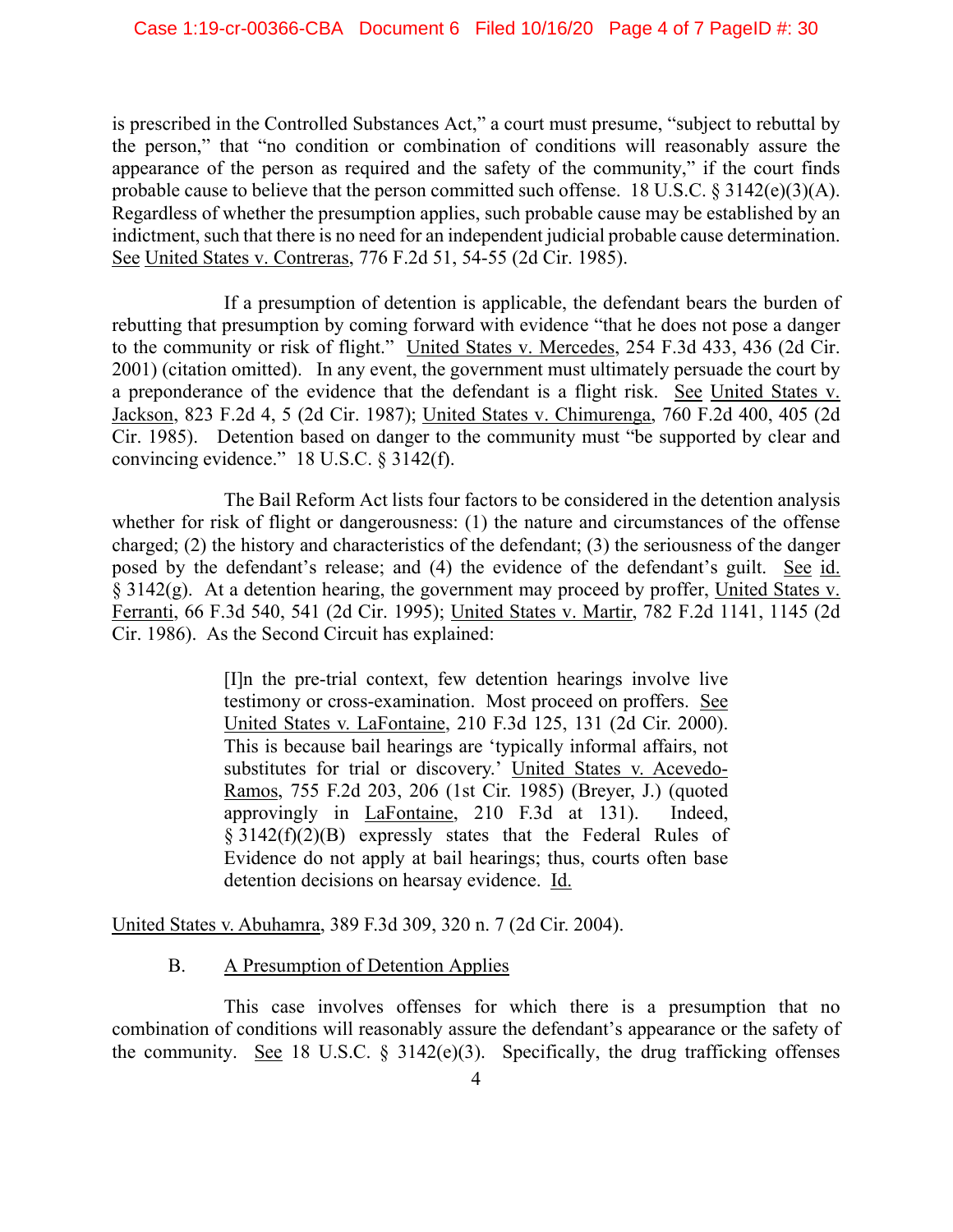charged in Counts One through Three, each of which prescribes a mandatory minimum term of imprisonment of ten years, carry the presumption for detention. See id. Accordingly, the defendant bears the initial burden of showing that he is not a flight risk. For the reasons set forth below, he cannot sustain that burden.

# C. The Defendant Poses a Significant Risk of Flight

The defendant poses a significant risk of flight. The defendant faces a ten-year mandatory minimum sentence of prison on Counts One through Three of the indictment. Moreover, assuming he falls within a Criminal History Category I, the government's preliminary Guidelines estimate for the charged crimes is life imprisonment. As noted above, the evidence supporting these serious charges is strong, including thousands of intercepted communications among members of the H-2 Cartel, the defendant and other corrupt officials, testimony from multiple cooperating witnesses regarding the operations of the H-2 Cartel and numerous drug seizures. Given the significant jail time the defendant faces upon conviction, he has a strong incentive to flee the jurisdiction. See United States v. Cisneros, 328 F.3d 610, 618 (10th Cir. 2003) (defendant was flight risk because her knowledge of the seriousness of charges against her provided a strong incentive to abscond to Mexico); Martir, 782 F.2d at 1147 (defendants charged with serious offenses whose maximum combined terms of 105 years' imprisonment created potent incentives to flee); United States v. Dodge, 846 F. Supp. 181, 184-85 (D. Conn. 1994) ("possibility of a severe sentence" heightens risk of flight).

Moreover, the defendant is a citizen and resident of Mexico who was arrested upon his arrival into Los Angeles International Airport. The defendant only infrequently travels to the United States. Prior to today, the defendant had not traveled to the United States since March 2019. The defendant has no apparent significant connection to the United States. Indeed, the defendant has extremely strong and continuing ties to Mexico, where he normally resides. Given his absence of any connection to the United States and extensive ties to Mexico, the defendant constitutes a significant risk of flight. See, e.g., United States v. Boustani, 356 F. Supp. 3d 246, 255 (E.D.N.Y. 2019) (citing defendant's "complete lack of ties to the United States, and extensive ties to foreign countries without extradition" as demonstrative of defendant's serious risk of flight).

In addition, the defendant would likely seek to leverage his connections to highlevel H-2 Cartel members in Mexico, as well as former high-level corrupt government officials, to assist him in fleeing from U.S. law enforcement and shelter him in Mexico. See United States v. Bruno, 89 F. Supp. 3d 425, 432 (E.D.N.Y. 2015) (observing, in case involving both serious flight risk and danger to community, that where defendant's "alleged ties to a large criminal syndicate indicate that he has strong connections to people who have the resources to, ability to, and interest in helping him flee the jurisdiction," that favors denying bail). While the United States and Mexico have an extradition treaty, it will be extremely difficult to apprehend the defendant in Mexico if the H-2 Cartel and powerful former government officials shield him. Moreover, even if he is captured, extradition proceedings in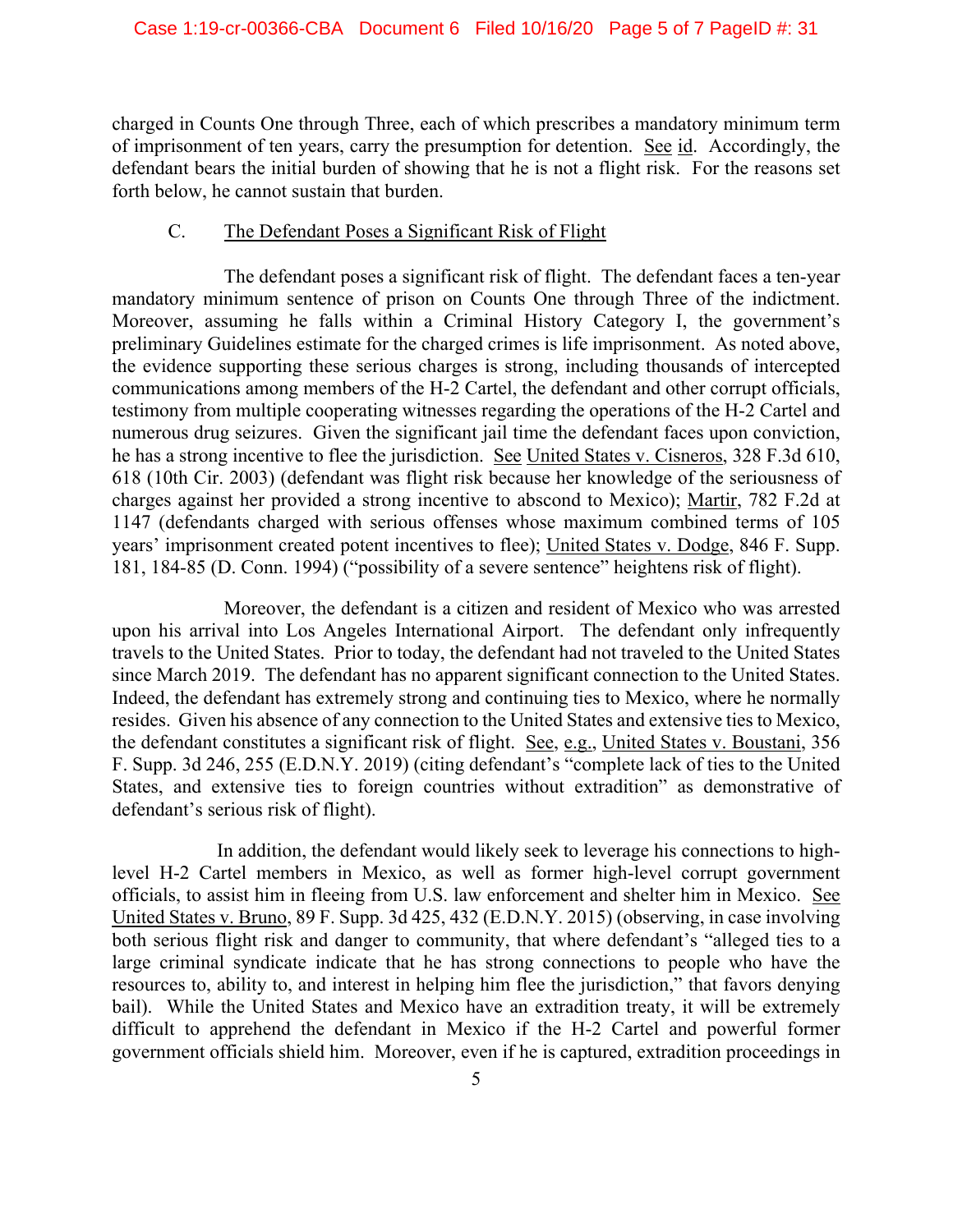Mexico may take years to complete, if the defendant contests his extradition. There is therefore a significant risk that the defendant's flight to Mexico would ensure he does not face justice in an American courtroom. Cf. Boustani, 356 F. Supp. 3d at 255 (citing defendant's "extensive ties to foreign countries without extradition" as demonstrating defendant's "serious risk of flight"); United States v. Epstein, 155 F. Supp. 2d 323, 326 (E.D. Pa. 2001) (finding defendant's extensive ties to Brazil, a country with which United States has no extradition treaty, to be "crucial factor" in denying bail).

Although the defendant does not have a criminal history, the defendant's personal history and characteristics demand detention and demonstrate that he is a significant flight risk. As the instant investigation has revealed, the defendant prioritized his personal greed over his sworn duties as a public servant, and he assured the continued success and safety of one of Mexico's most violent drug trafficking organizations. As the defendant's criminal conduct makes clear, he has no respect for public authority or the rule of law, and he has previously endangered the safety of U.S. law enforcement officials and their witnesses by disclosing the existence and status of the criminal investigation into the H-2 Cartel to its senior leadership. Thus, there is no reason to believe that the defendant would obey the Court's orders or conditions of release if the Court granted bail.

Notably, the Honorable Brian M. Cogan recently denied a bond application in similar circumstances. In United States v. Garcia Luna, et al., 19-CR-576 (S-1) (BMC) (E.D.N.Y.), Judge Cogan denied the bond application of Genaro Garcia Luna, the former Mexican Secretary of Public Security, who had been charged with drug trafficking offenses related to his corrupt assistance to the Sinaloa Cartel during his time in public office. See Dkt. No. 38. In denying the application, Judge Cogan noted that the defendant faced a "significant period of time [of imprisonment] if there is a conviction" and lacked "community ties" after spending "his entire life in Mexico." Id. Judge Cogan further stated: "[B]ased on his former position as a high-ranking Mexican government official, [the] defendant has access to various sophisticated and influential actors who may be able to render him assistance should he return to Mexico. Therefore, there is a real possibility that he may evade capture and prosecution in the event he flees the United States." Id. Similar factors enumerated by Judge Cogan in Garcia Luna are present here and further warrant the defendant's detention.

Finally, any proposed use of home detention and/or electronic monitoring in lieu of detention is insufficient here in light of the defendant's risk of flight described above. Such a proposal "at best elaborately replicate[s] a detention facility without the confidence of security such a facility instills." United States v. Orena, 986 F.2d 628, 632 (2d Cir. 1993); see United States v. Zarrab, No. 15 CR 867 (RMB), 2016 WL 3681423, at \*10 (S.D.N.Y. June 16, 2016). Here, such an arrangement is wholly inadequate to ensure that this defendant will not flee from justice.